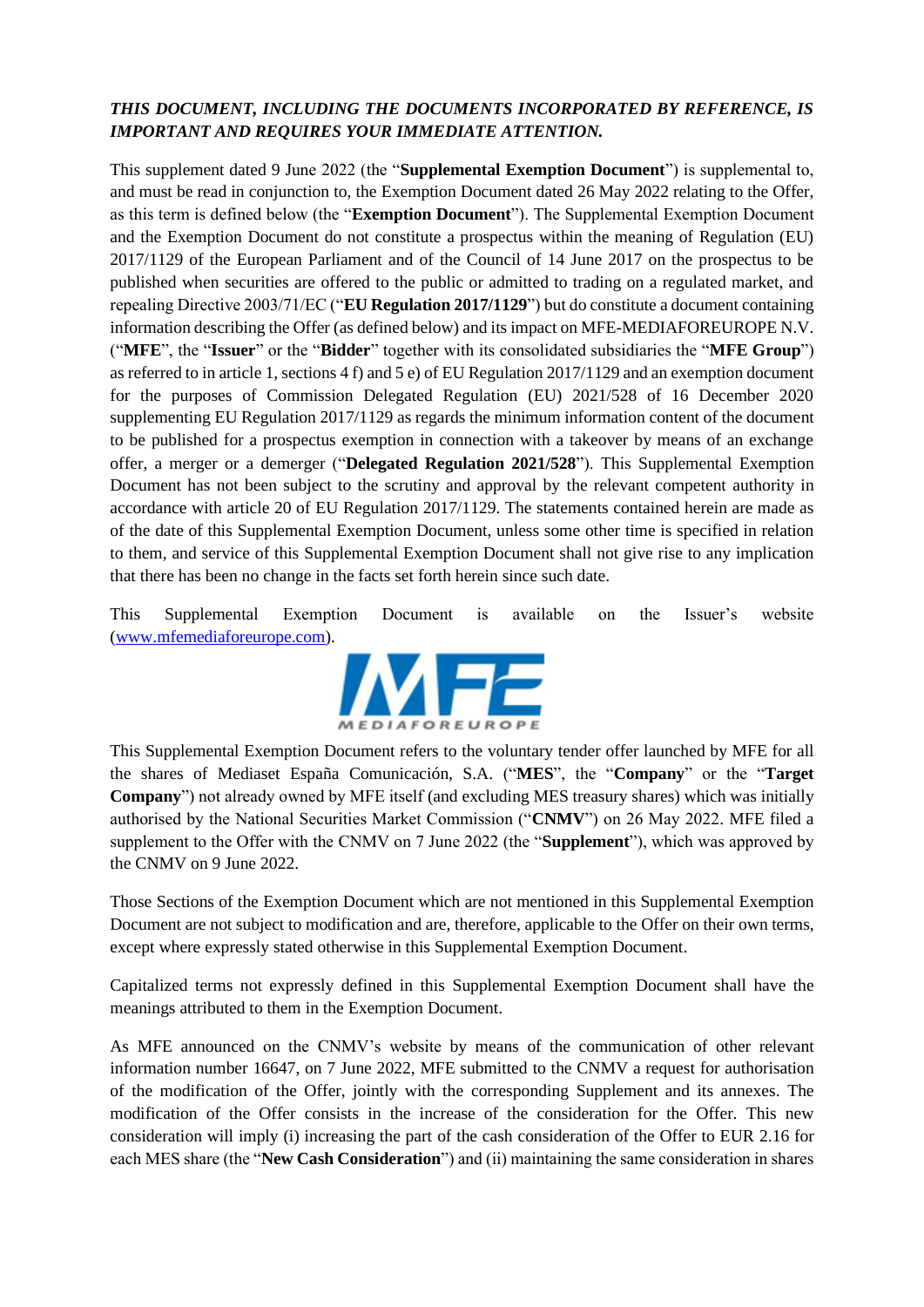offered, i.e. 9 newly issued ordinary A shares of MFE for every 2 MES shares to which the Offer is addressed, (all of the foregoing the "**New Consideration**").

This increase in the consideration is due to the Bidder's intention to offer the shareholders of MES a higher consideration for their shares in order to achieve the successful completion of the Offer and the attainment of the purpose expressed in the Offer Document.

The modification of the Offer is a consequence of the agreement entered into on 6 June 2022 between MFE and MES, following a constructive and friendly dialogue with MES, in relation to the Offer (the "**Cooperation Agreement**"), which was disclosed by means of an inside information notice published on 6 June 2022 on the website of the CNMV under number 1471, which is available on the CNMV's website [\(link\)](https://www.cnmv.es/portal/verDoc.axd?t=%7b3ea31e74-32c6-4c96-98d2-2107bc8afea8%7d).

Pursuant to the Cooperation Agreement, MES confirmed to the Bidder that it considers the Offer, with the New Consideration, fair (*adecuada*) and that the Board of Directors of MES, subject to its fiduciary duties, will recommend the Offer at such price to the shareholders of MES by issuing a favourable report and that all directors of MES agreed to accept the Offer with the New Consideration in respect of their entire shareholding in MES comprising, in aggregate, a total of 191,875 shares representing 0.06% of the share capital of MES.

As a result of this modification, it has not been necessary to introduce changes to the original financing structure of the Offer.

The purpose of this Supplemental Exemption Document is to update certain information due to the increase of the Offer Consideration and the execution of the Cooperation Agreement.

MFE is offering now a mixed consideration to the MES minority shareholders consisting of EUR 4.32 in cash and 9 newly issued ordinary shares A of MFE for 2 MES shares to which the offer is addressed (the "**Offer**"). For the purposes of the Offer, MFE will execute a share capital increase by way of contribution in kind of the MES shares that will be tendered to the Offer, for an aggregate nominal amount of up to EUR 37,466,124.48, through the issuance of up to 624,435,408 new outstanding ordinary shares A of MFE, which will be subscribed by the minority shareholders of MES who tender their MES shares to the Offer and/or by charging part of the nominal value of those ordinary shares A against MFE's reserves, as the case may be (the "**MES Minority Shareholders Capital Increase**"). The MES Minority Shareholders Capital Increase has been approved by the Bidder's extraordinary general shareholders meeting held on 27 April 2022, which has expressly authorised the MFE Board of Directors to execute the MES Minority Shareholders Capital Increase. Additionally, the Board of Directors of the Bidder held thereafter on 27 April 2022 approved the undertaking to exercise the delegation granted by the Bidder's extraordinary general shareholders meeting in its favour, to approve the issuance of the ordinary shares A necessary to cover the in-kind portion of the consideration. Once the result of the Offer has been communicated to the Bidder, the Board of Directors of the Bidder will approve the issuance of the exact number of the ordinary shares A to meet the acceptances and then cover the in-kind portion of the consideration of the Offer.

The Offer was launched by MFE and announced to the market on 15 March 2022 through the publication of an "inside information notice" on the website of the Spanish Securities and Exchange Commission (*Comisión Nacional del Mercado de Valores*, the "**CNMV**") [\(www.cnmv.es\)](http://www.cnmv.es/) with registration number 1,364 and on MFE's corporate website [\(www.mfemediaforeurope.com\)](http://www.mfemediaforeurope.com/) (the "**Initial Announcement**"). On 13 April 2022, the Bidder filed with CNMV the request for authorisation of the Offer, which was admitted for processing by the CNMV on 29 April 2022. The Offer was finally authorised by the CNMV on 26 May 2022 and the 30 calendar days' acceptance period of the Offer started on 30 May 2022 in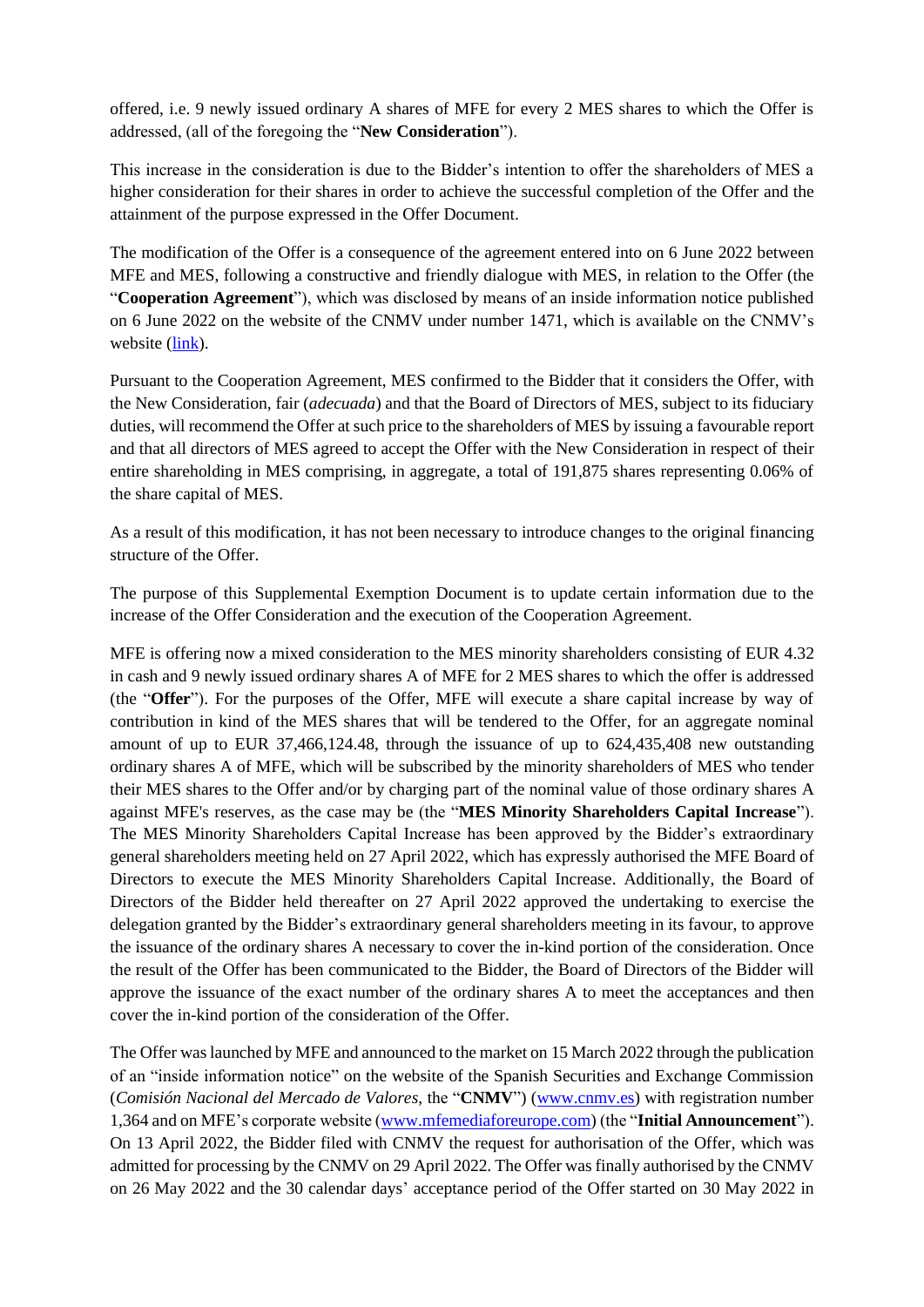accordance with Article 22 of Spanish Royal Decree 1066/2007, of 27 July, on the rules for public tender offers for securities ("**Royal Decree 1066/2007**"). On 7 June 2022, the Bidder filed with the CNMV the request for authorisation of the modification of the Offer (together with the Supplement and its annexes), which was finally authorised by the CNMV on 9 June 2022. The new acceptance period will finalise on 1 July 2022 (included).

As of the date hereof, the Issuer holds 174,402,718 shares in MES representing 55.69 % of its issued share capital.

**9 June 2022**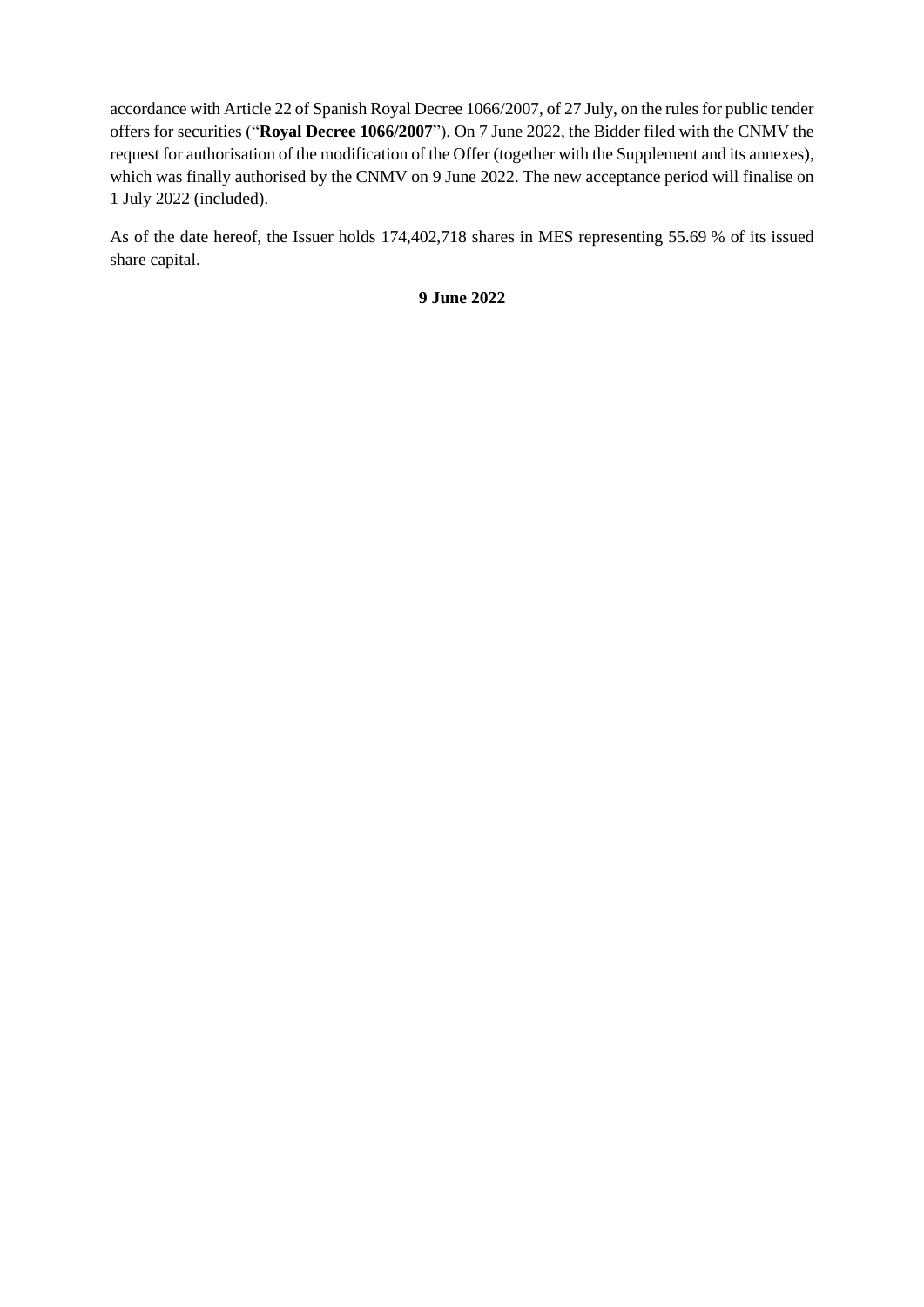#### **IMPORTANT NOTICES**

This Supplemental Exemption Document has not been approved by or registered with the Netherlands Authority for the Financial Markets (*Autoriteit Financiële Markten*, the "**AFM**"), the Italian Securities and Exchange Commission (*Commissione Nazionale per le Società e la Borsa*, "**CONSOB**"), the CNMV nor any other supervisory authority in any other jurisdiction.

# **THE PUBLICATION OR DISTRIBUTION OF THIS SUPPLEMENTAL EXEMPTION DOCUMENT IN JURISDICTIONS OTHER THAN THE NETHERLANDS, ITALY AND SPAIN MAY BE RESTRICTED BY LAW. ANY PERSON IN POSSESSION OF THIS EXEMPTION DOCUMENT MUST BE LEGALLY ADVISED AND COMPLY WITH THOSE RESTRICTIONS.**

This Supplemental Exemption Document is for informational purposes only and is not intended to provide, and should not be understood as providing, a complete and comprehensive description of the Offer, which is provided in the Offer Document, including the Supplement, it being specified that both the Offer Document and the Supplement are available on the CNMV's website [\(link\)](http://www.cnmv.es/) and on the MFE's website [\(link\)](http://www.mfemediaforeurope.com/), and hard copies free of charge to any interested party are available in the address of the CNMV (Madrid and Barcelona), Governing Bodies of the Spanish Stock Exchanges (Madrid, Barcelona, Valencia and Bilbao) and the Issuer's and the Target Company's addresses. This Supplemental Exemption Document is not an offer for the sale, nor a solicitation to purchase, any type of securities of MFE or MES.

#### **EXPLANATORY NOTE**

This Supplemental Exemption Document and the Exemption Document jointly comprise:

- (i) the information prepared expressly for this Supplemental Exemption Document and contained in its text; and
- (ii) the information prepared expressly for the Exemption Document and contained in its text, as amended by this Supplemental Exemption Document and
- (iii) the following documents, which were incorporated by reference under Article 19 of the EU Regulation 2017/1129 to the Exemption Document and were not included as attached documents:
	- Annual report, comprising the MFE Consolidated Financial Statements and Explanatory Notes, MFE Company Financial Statements and Explanatory Notes, Independent Auditor's Report and Directors' Report on Operations for the year ended 31 December 2021 (the "**MFE's Annual Report 2021**") [\(link\)](https://www.mfemediaforeurope.com/binary/documentRepository/93/AR_2021_ENG_1791.pdf).
	- MFE unaudited condensed consolidated interim financial and operating information for the three-month period ended 31 March 2022 [\(link\)](https://www.mfemediaforeurope.com/binary/documentRepository/66/Gruppo%20MFE%20-%20Informazioni%20Finanziarie%20Periodiche%20Aggiuntive%20al%2031%20Marzo%202022_ENG_1821.pdf).
	- MES consolidated financial statements, auditor's report, and consolidated management report for the year ended 31 December 2021 [\(link\)](https://files.mediaset.es/file/10002/2022/04/26/Informe_Grupo_Mediaset_Espana_2021_COMPLETO_6cb7.pdf).
	- MES unaudited condensed consolidated interim financial and operating information for the three-month period ended 31 March 2022 [\(link\)](https://files.mediaset.es/file/10002/2022/05/11/1Q_2022_ENGLISH_CNMV_f29f.pdf).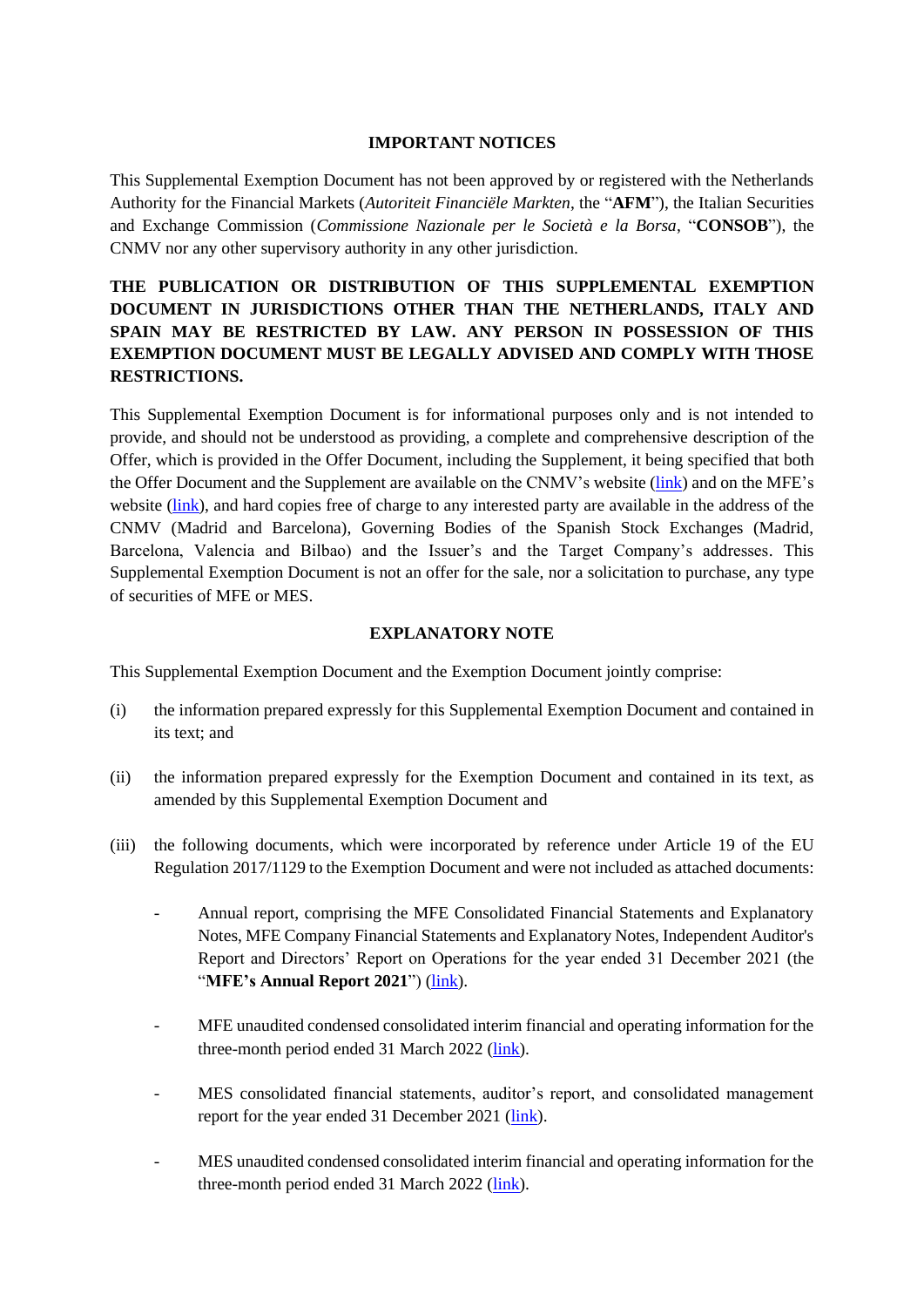- MFE's inside information notice dated 15 March 2022 [\(link\)](https://www.cnmv.es/Portal/verDoc.axd?t=%7be647660e-879f-429f-a774-f1911cfd4e93%7d).
- The prospectus for the allotment to the shareholders of MFE and the admission to listing and trading of ordinary shares A of the Bidder on the Italian regulated market Euronext Milan, organized and managed by Borsa Italiana S.p.A. ("**Euronext Milan**") which was approved as a prospectus for the purposes of the Prospectus Regulation by the AFM on 3 December 2021, as competent authority under the EU Regulation 2017/1129 (the "**MFE A Prospectus**"), which is available on the Issuer's corporate website [\(link\)](http://www.mfemediaforeurope.com/). Pursuant to Articles 24 and 25 of the EU Regulation 2017/1129, the Bidder requested the AFM to provide CONSOB and ESMA with a certificate of approval attesting that the MFE A Prospectus constituted a prospectus for the purpose of Article 3 of the EU Regulation 2017/1129 and was prepared in accordance with the EU Regulation 2017/1129.

Additionally, the offer document (*folleto explicativo*) regarding the Offer filed by MFE with the CNMV on 24 May 2022 and approved by the CNMV on 26 May 2022 is available on the CNMV's website (*link*) and on the MFE's website (*link*) (the "**Offer Document**")<sup>1</sup> and the Supplement<sup>2</sup> filed by MFE with the CNMV on 7 June 2022 and approved by the CNMV on 9 June 2022 is also available on the CNMV's website [\(link\)](http://www.cnmv.es/) and on the MFE's website [\(link\)](http://www.mfemediaforeurope.com/).

Unless otherwise stated, the references in this Supplemental Exemption Document made to other documents or websites are only for informational purposes. The content of such other documents or websites is not incorporated by reference to this Supplemental Exemption Document and must not be considered to be a part hereof for any purposes.

<sup>&</sup>lt;sup>1</sup> The CNMV's website [\(link\)](https://www.mfemediaforeurope.com/en/governance/voluntary-mediaset-espa-a-tender-offer/) and the MFE's website (link) also contain an English translation of the Offer Document (excluding its annexes). This translation has been published on the CNMV's website at MFE's request for information purposes only and it has not been reviewed nor approved by the CNMV. In the event of any discrepancies between this translation and the corresponding original Spanish version, the Spanish version shall prevail.

<sup>&</sup>lt;sup>2</sup> The CNMV's website [\(link\)](https://www.mfemediaforeurope.com/en/governance/voluntary-mediaset-espa-a-tender-offer/) and the MFE's website (link) also contain an English translation of the Supplement (excluding its annexes). This translation has been published on the CNMV's website at MFE's request for information purposes only and it has not been reviewed nor approved by the CNMV. In the event of any discrepancies between this translation and the corresponding original Spanish version, the Spanish version shall prevail.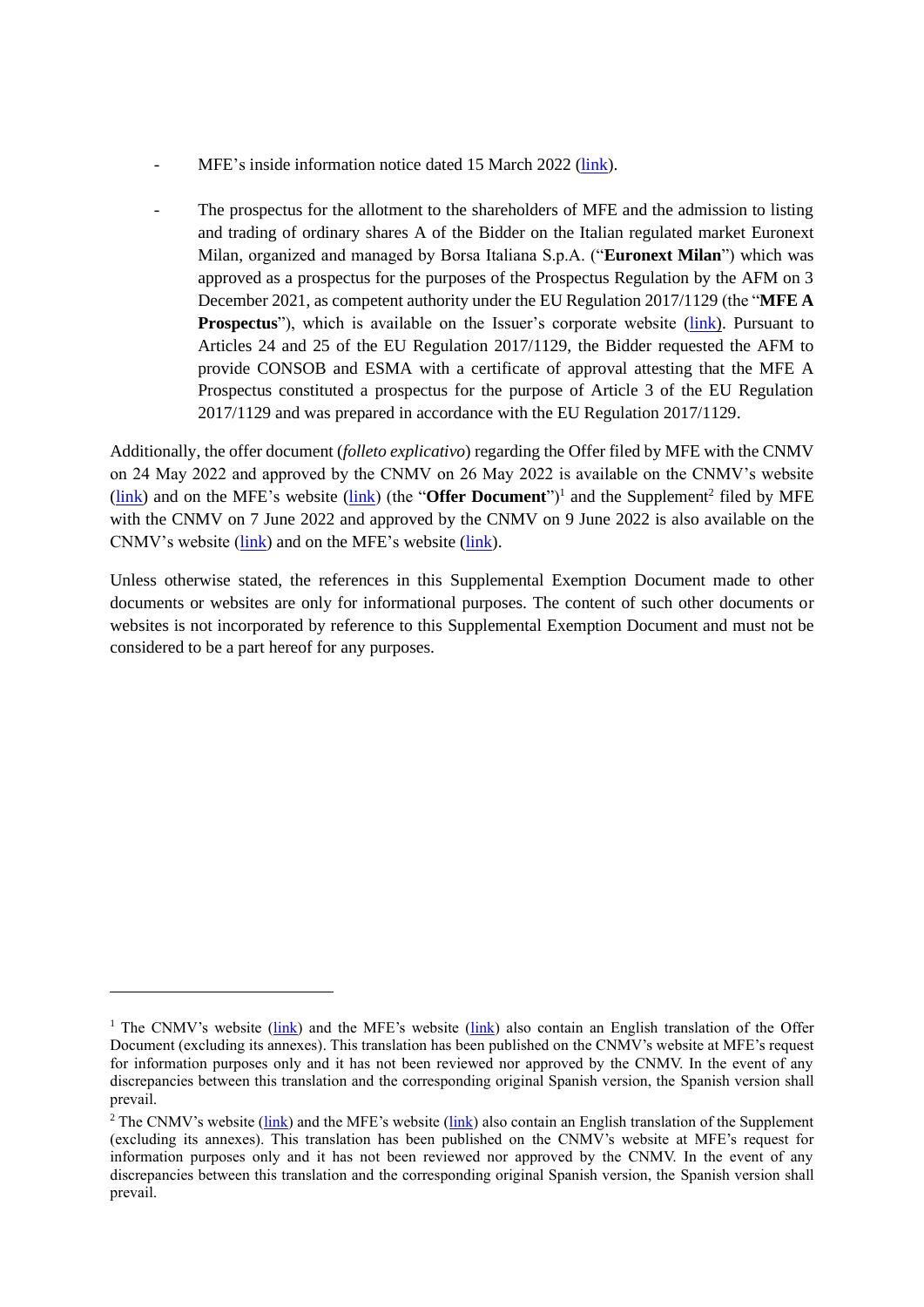# **TABLE OF CONTENTS**

|      | 1. PERSONS RESPONSIBLE FOR DRAWING UP THE SUPPLEMENTAL EXEMPTION    |
|------|---------------------------------------------------------------------|
|      |                                                                     |
|      |                                                                     |
|      |                                                                     |
|      |                                                                     |
| 2.1. |                                                                     |
|      |                                                                     |
|      |                                                                     |
|      |                                                                     |
| 3.   | EQUITY SECURITIES OFFERED TO THE PUBLIC OR ADMITTED TO TRADING ON A |
|      |                                                                     |
|      |                                                                     |
| 3.1. |                                                                     |
|      |                                                                     |
|      |                                                                     |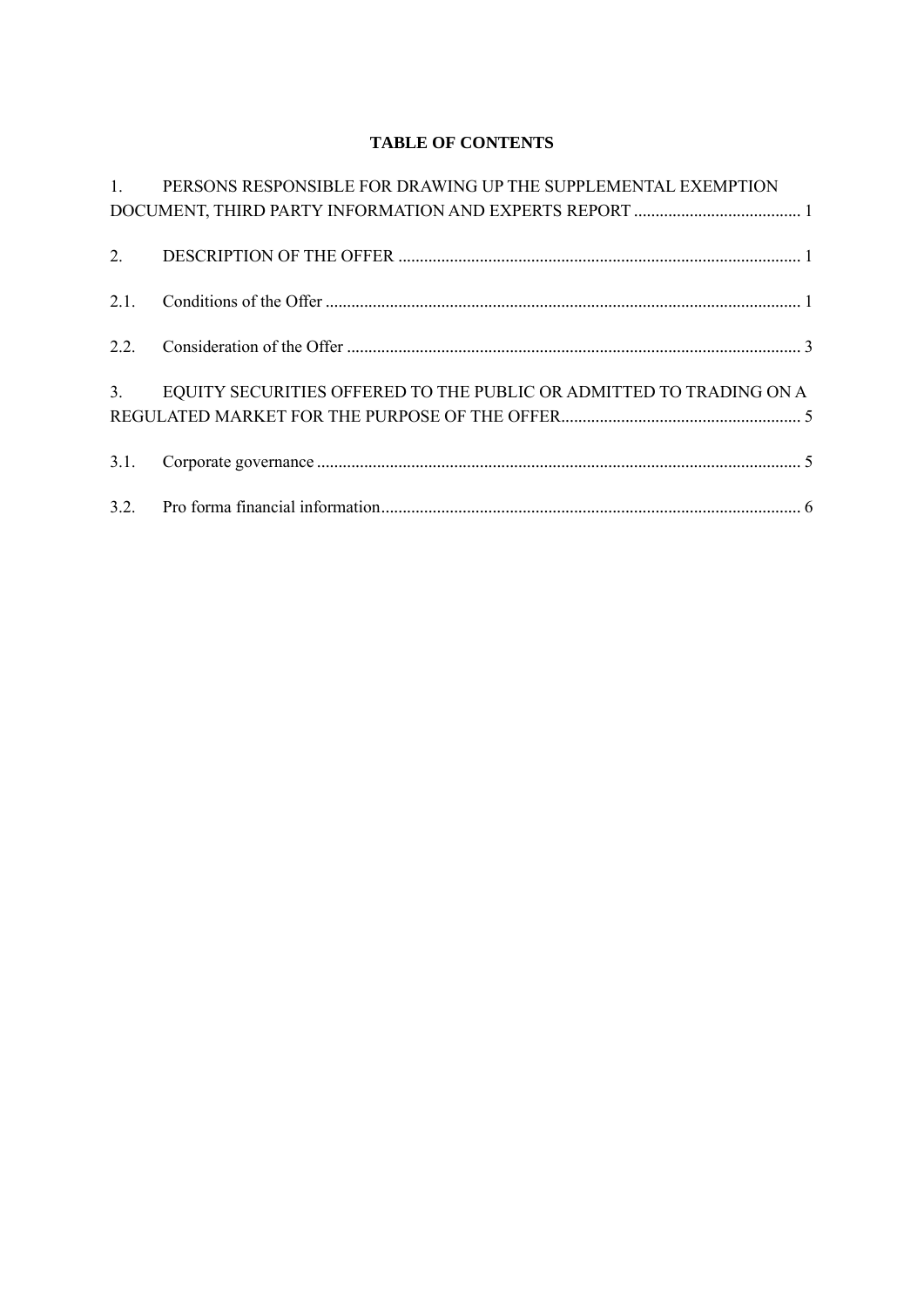# <span id="page-6-0"></span>**1. PERSONS RESPONSIBLE FOR DRAWING UP THE SUPPLEMENTAL EXEMPTION DOCUMENT, THIRD PARTY INFORMATION AND EXPERTS REPORT**

## **1.1. Identification of persons responsible for drawing up the Supplemental Exemption Document**

The responsibility for the content of this Supplemental Exemption Document is assumed, in the name and on behalf of MFE, by Mr. Marco Giordani, of legal age, of Italian nationality, acting in his capacity as Executive Director and Chief Financial Officer of the Bidder and exercising the faculties delegated in his favour by virtue of the resolutions of the Board of Directors of MFE dated 14 March 2022.

### **1.2. Responsibility statement**

Mr. Marco Giordani, in the name and on behalf of MFE, states that the data and information contained in this Supplemental Exemption Document is, to the best of his knowledge, in accordance with the facts and that the Supplemental Exemption Document makes no omission likely to affect its import.

### **1.3. Expert's statement or report**

This Supplemental Exemption Document does not contain nor reproduces any expert's statement or report.

### **1.4. Information sourced by a third party**

Where information in this Supplemental Exemption Document has been sourced from third parties, this information has been accurately reproduced and, as far as the Issuer is aware and is able to ascertain from the information published by such third parties, no facts have been omitted which would render the reproduced information inaccurate or misleading. The source of third party information is identified where used.

### **1.5. Regulatory statements**

The Issuer states that.

- (a) The Supplemental Exemption Document does not constitute a prospectus within the meaning of EU Regulation 2017/1129.
- (b) The Supplemental Exemption Document has not been subject to the scrutiny and approval by the relevant competent authority in accordance with article 20 of EU Regulation 2017/1129.

## <span id="page-6-1"></span>**2. DESCRIPTION OF THE OFFER**

## <span id="page-6-2"></span>**2.1. Conditions of the Offer**

*2.1.1. Information on the procedures and terms of the Offer and the governing law of the agreement executing the Offer*

The first paragraph of section 3.2.1 of the Exemption Document shall be updated by including the new cash consideration and replacing it as follows: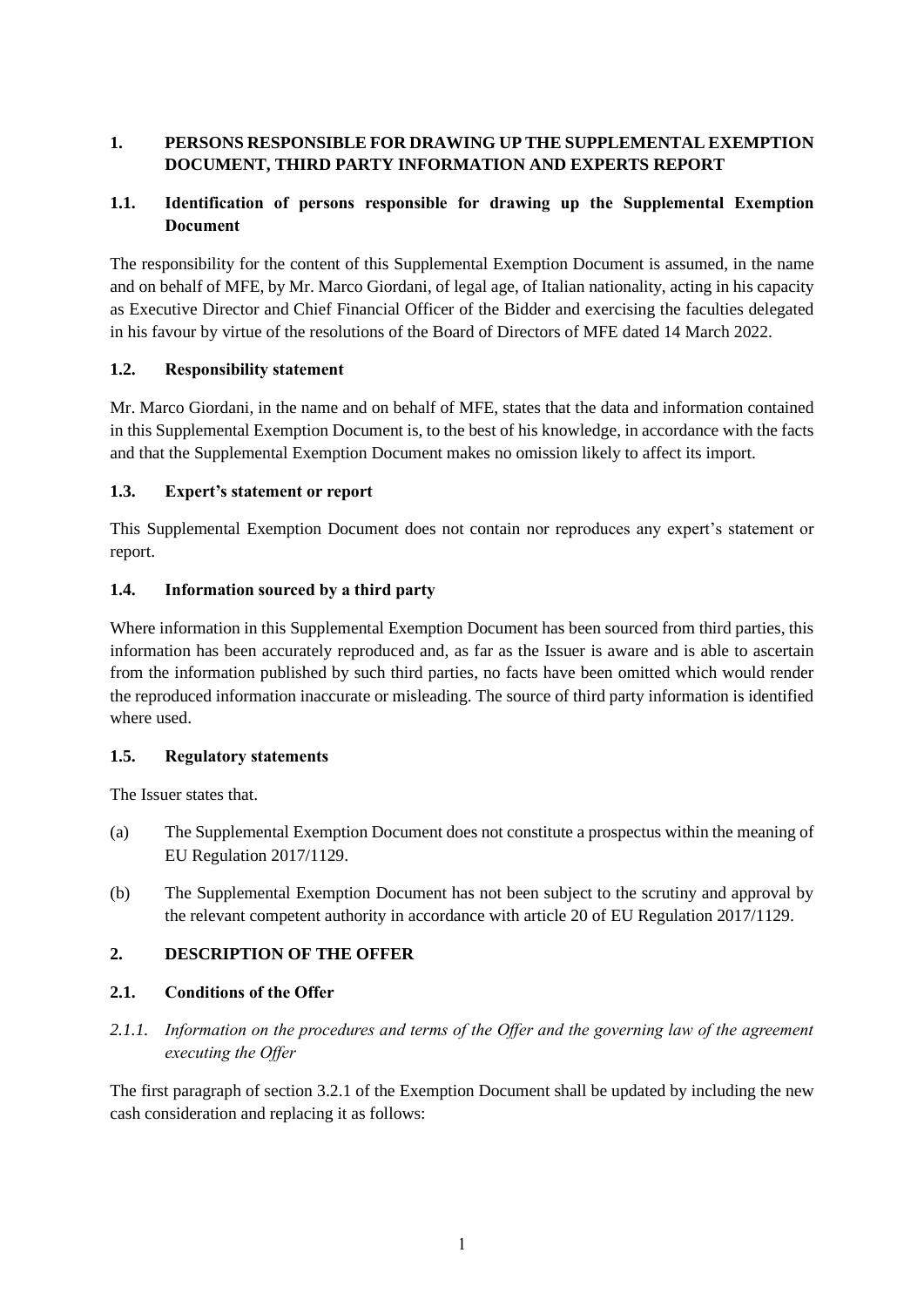"*The Offer is a voluntary offer for the purposes of Article 137 of the Securities Market Act and Article 13 of Royal Decree 1066/2007. In this regard, the consideration of the Offer is mixed and consists of the payment of EUR 4.32 in cash (the "Cash Consideration") and 9 newly issued MFE Shares A per two MES shares to which the Offer is addressed.*"

*2.1.2. Where applicable, all information necessary to fully understand the financing structure of the Offer*

The first paragraph of section 3.2.5 of the Exemption Document shall be updated by including the new total cash consideration and replacing it as follows:

"*In the event that all the effectively targeted shares of the Target Company accept the Offer, that is to say, 138,763,424 shares, the Issuer shall pay EUR 299,728,995.84 and shall deliver 624,435,408 MFE Shares A.*"

### *2.1.3. Timetable of the Offer*

The section 3.2.6 of the Exemption Document shall be replaced in its entirety as follows:

"*For information purposes only, a tentative timetable for the Offer, which may be subject to changes, is set out below:*

| <b>Dates</b>  | <b>Milestone</b>                                                                                                                                                                                                                                                                                                                                                                |
|---------------|---------------------------------------------------------------------------------------------------------------------------------------------------------------------------------------------------------------------------------------------------------------------------------------------------------------------------------------------------------------------------------|
| 15 March 2022 | Initial Announcement of the Offer, which has been published by means of an inside information<br>notice (comunicación de información privilegiada) on the website of the CNMV (link) and<br>MFE website (link)                                                                                                                                                                  |
| 13 April 2022 | Filing of the request for authorisation for processing the Offer with the CNMV which has been<br>published by means of an inside information notice (comunicación de información<br>privilegiada) on the website of the CNMV (link) and MFE's website (link)                                                                                                                    |
| 27 April 2022 | Extraordinary General Shareholders' Meeting of MFE to approve the increase of the<br>authorised share capital of MFE and to authorise the Board of Directors of MFE to issue such<br>number of new MFE Shares A necessary to cover the in-kind portion of the Offer consideration<br>and to limit or exclude any pre-emptive rights in relation to the issuance of MFE Shares A |
| 29 April 2022 | Acceptance for review by the CNMV of the relevant documentation filed by MFE which has<br>been published by means of other relevant information notice (comunicación de otra<br>información relevante) on the website of the CNMV ( <i>link</i> )                                                                                                                               |
| 24 May 2022   | Filing of the final version of the Offer Document and its annexes with the CNMV                                                                                                                                                                                                                                                                                                 |
| 26 May 2022   | Authorisation of the Offer by the CNMV                                                                                                                                                                                                                                                                                                                                          |
| 26 May 2022   | Publication of the Offer Document (together with its annexes) on the website of the CNMV<br>$(link)$ and on the MFE's website ( $\frac{link}{link}$ ) and publication of the Exemption Document on the<br>MFE's website (link)                                                                                                                                                  |
| 27 May 2022   | Publication of the announcement of the Offer in the trading bulletin of the Spanish Stock<br>Exchanges                                                                                                                                                                                                                                                                          |
| 28 May 2022   | Publication of the announcement of the Offer in one Spanish national newspaper                                                                                                                                                                                                                                                                                                  |
| 30 May 2022   | Start of the acceptance period of the Offer                                                                                                                                                                                                                                                                                                                                     |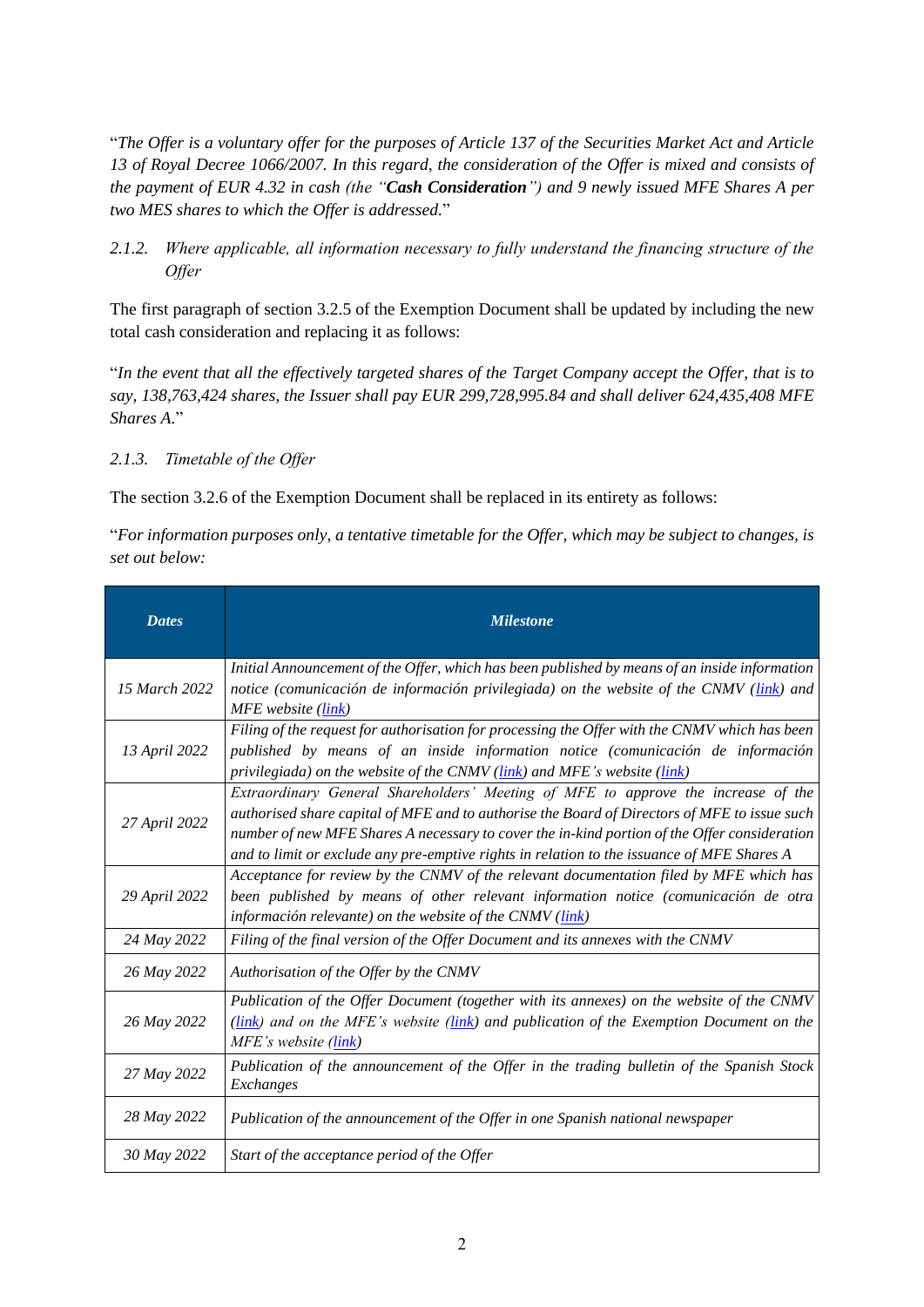| <b>Dates</b>                                                                                                                                                                                                                                                                              | <b>Milestone</b>                                                                                                                                                                                                                                                                                                                                                                                                                                                                                                                                                                                                                                                                                                                                                                                                                                                                                                                                                                                                            |  |  |  |  |  |
|-------------------------------------------------------------------------------------------------------------------------------------------------------------------------------------------------------------------------------------------------------------------------------------------|-----------------------------------------------------------------------------------------------------------------------------------------------------------------------------------------------------------------------------------------------------------------------------------------------------------------------------------------------------------------------------------------------------------------------------------------------------------------------------------------------------------------------------------------------------------------------------------------------------------------------------------------------------------------------------------------------------------------------------------------------------------------------------------------------------------------------------------------------------------------------------------------------------------------------------------------------------------------------------------------------------------------------------|--|--|--|--|--|
| Filing of the request for authorisation of the modification of the Offer has been published by<br>7 June 2022<br>means of a communication of other relevant information notice (comunicación de otra<br>información relevante) on the website of the CNMV (link) and MFE's website (link) |                                                                                                                                                                                                                                                                                                                                                                                                                                                                                                                                                                                                                                                                                                                                                                                                                                                                                                                                                                                                                             |  |  |  |  |  |
| 7 June 2022                                                                                                                                                                                                                                                                               | Suspension of the acceptance period                                                                                                                                                                                                                                                                                                                                                                                                                                                                                                                                                                                                                                                                                                                                                                                                                                                                                                                                                                                         |  |  |  |  |  |
| 9 June 2022                                                                                                                                                                                                                                                                               | Authorisation of the modification of the Offer by the CNMV                                                                                                                                                                                                                                                                                                                                                                                                                                                                                                                                                                                                                                                                                                                                                                                                                                                                                                                                                                  |  |  |  |  |  |
| 9 June 2022<br>Re-start of the acceptance period                                                                                                                                                                                                                                          |                                                                                                                                                                                                                                                                                                                                                                                                                                                                                                                                                                                                                                                                                                                                                                                                                                                                                                                                                                                                                             |  |  |  |  |  |
| On or before 14<br>June 2022                                                                                                                                                                                                                                                              | Publication of the MES board of directors' report on the Offer                                                                                                                                                                                                                                                                                                                                                                                                                                                                                                                                                                                                                                                                                                                                                                                                                                                                                                                                                              |  |  |  |  |  |
| 1 July 2022                                                                                                                                                                                                                                                                               | Last day of the acceptance period of the Offer                                                                                                                                                                                                                                                                                                                                                                                                                                                                                                                                                                                                                                                                                                                                                                                                                                                                                                                                                                              |  |  |  |  |  |
| At the latest on<br>11 July 2022<br>$(D-1)$                                                                                                                                                                                                                                               | Communication of the result of the Offer (article 36.2 of Royal Decree 1066/2007) and<br>publication by the CNMV on its website the result of the Offer by means of an inside<br>information notice or other relevant information notice.<br>MFE's Board resolution determining the exact number of new MFE Shares A to be issued and<br>publication of an inside information notice in this regard on the website of the CNMV.<br>Granting of the deed of issuance of the new MFE Shares A, subject to the transfer of the MES<br>shares (no registration with any public registry will be required).<br>Communication by the Bidder by means of other relevant information communication that all<br>the actions and corporate formalities for the issuance and listing of the new MFE Shares A<br>have been duly fulfilled and that the issuance of the new MFE Shares A will be effective once<br>Iberclear makes effective the delivery of the corresponding MES shares of the accepting<br>shareholders of the Offer. |  |  |  |  |  |
| At the latest on                                                                                                                                                                                                                                                                          | Publication of the result of the Offer in the Listing Bulletins of the Spanish Stock Exchanges.                                                                                                                                                                                                                                                                                                                                                                                                                                                                                                                                                                                                                                                                                                                                                                                                                                                                                                                             |  |  |  |  |  |
| 12 July 2022 (D)                                                                                                                                                                                                                                                                          | Such date shall be deemed to be the trading date (referred to as the transaction date)                                                                                                                                                                                                                                                                                                                                                                                                                                                                                                                                                                                                                                                                                                                                                                                                                                                                                                                                      |  |  |  |  |  |
| At the latest on<br>14 July 2022<br>$(D+2)$                                                                                                                                                                                                                                               | MES shares that have accepted the Offer made available to the Bidder by Iberclear.<br>Settlement date for the cash portion of the Offer Consideration.<br>Settlement of the shares portion of the Offer Consideration, delivery of the new MFE Shares<br>A and payment of the Odd Lots.<br>Publication by the Bidder on the website of the CNMV of an inside information notice in this<br>regard.<br>Listing of the newly issued MFE Shares A on Euronext Milan."                                                                                                                                                                                                                                                                                                                                                                                                                                                                                                                                                          |  |  |  |  |  |

### <span id="page-8-0"></span>**2.2. Consideration of the Offer**

*2.2.1. The consideration offered for each equity security or class of equity securities, and in particular the exchange ratio and the amount of any cash payment*

The section 3.5.2 of the Exemption Document shall be replaced in its entirety as follows:

"*The consideration of the Offer is mixed and consists of the payment of EUR 4.32 in cash and 9 newly issued MFE Shares A per two Target Company shares to which the Offer is addressed (the "Offer Consideration per Two Shares" and, in aggregate, the "Offer Consideration" or the "Share Exchange Ratio"). Therefore, the Offer is launched as sale and purchase and swap of shares.*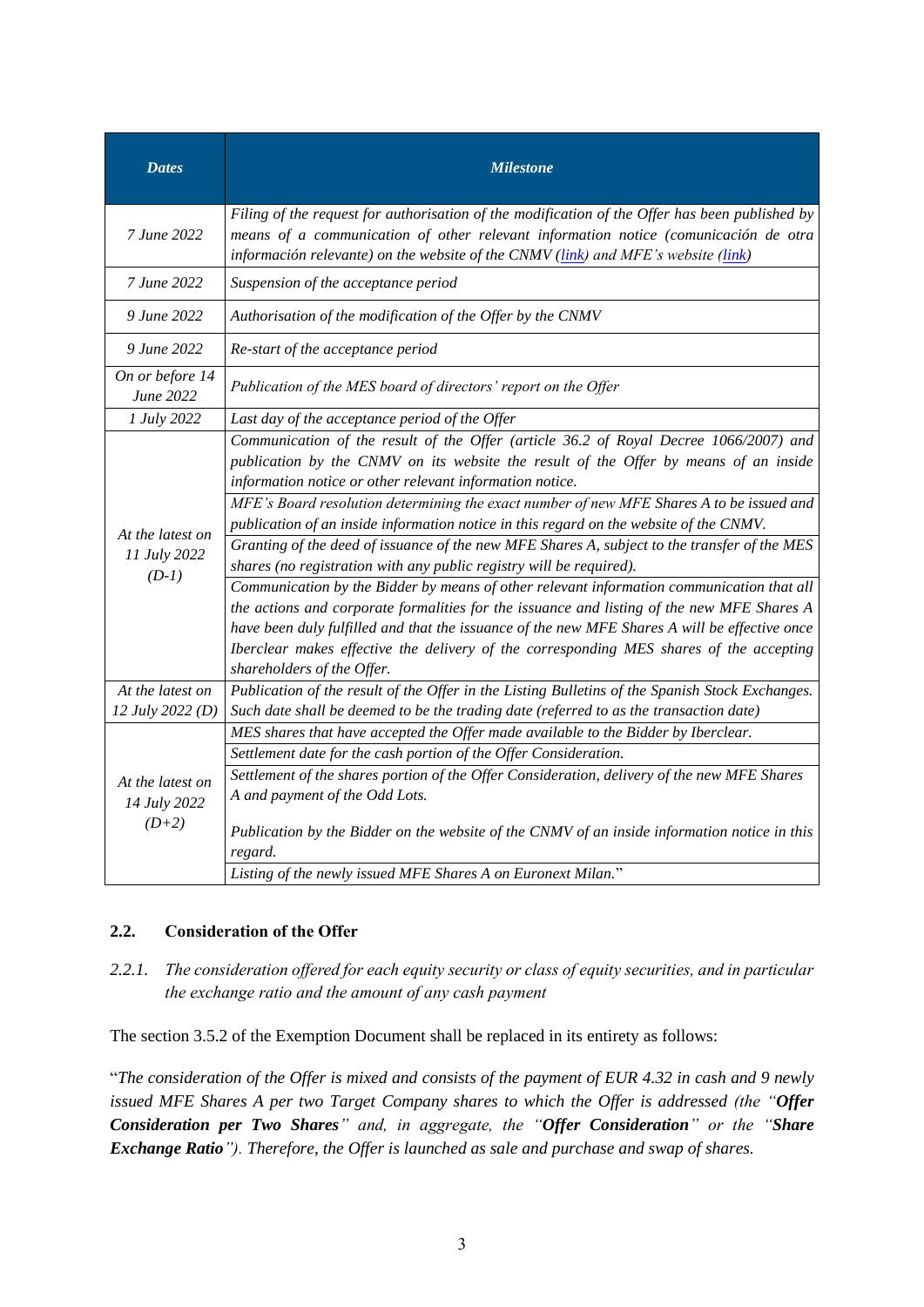*Such exchange ratio is equivalent to EUR 2.16 and 4.5 MFE Shares A for each MES share (the "Offer Consideration per Share").*

*While the cash equivalence of the Offer Consideration has varied from time to time depending on the market price of the MFE Shares A on Euronext Milan, the effective equivalent price of the Share Exchange Ratio prior to the modification, as provided for in Article 14 of Royal Decree 1066/2007, by applying to the Share Exchange Ratio the effective volume-weighted average price of the MFE Shares A of the quarter immediately preceding the Initial Announcement, was EUR 5.61 per Target Company share (the "Effective Equivalent Consideration"). The effective volume-weighted average price of the MFE Shares A in the last 63 trading sessions preceding the Initial Announcement (quarter immediately prior to the Initial Announcement) amounts to EUR 0.8334 per each MFE Share A, as indicated in the certificate issued by Borsa Italiana S.p.A., dated 1 April 2022, which is attached to the Offer Document.* 

*Considering the new Offer Consideration but maintaining the same price references as those indicated in the previous paragraph, which are prior to the Initial Announcement of the Offer and which have varied since the date of the Offer Document and will continue to vary according to the market price of the MFE Shares A on Euronext Milan, the Effective Equivalent Consideration would amount to EUR 5.91 per MES share.*

*The Offer will be settled in cash and by delivering newly issued MFE Shares A, in the proportion indicated above. Given the Share Exchange Ratio, it could be the case that MES shares are tendered by shareholders of MES that do not hold the minimum of 2 shares of MES —or a multiple of 2— necessary for carrying out the share exchange in accordance with the Share Exchange Ratio established by the Bidder. In order to facilitate the acceptance of the Offer in these cases in which, in application of the Share Exchange Ratio, the MES shares with which a MES shareholder accepts the Offer are not an even number, the Bidder has established a mechanism to ensure that the MES shareholders can receive the corresponding amount to the remaining MES share after the application of the Share Exchange Ratio (the "Odd Lot").*

*Given that the Offer is a voluntary offer, the price does not need to have the consideration of "equitable price" (precio equitativo) as defined in Article 130 of the Securities Market Act and Article 9 of Royal Decree 1066/2007. The Bidder does not submit valuation reports on the MES shares nor with respect to MFE shares in order for the shareholders of MES to which the Offer is addressed to evaluate the Offer Consideration.*

*Taking into account the total number of MES shares to which the Offer is addressed, i.e. 138,763,424 shares, (i) the maximum aggregate amount of the Cash Consideration would be EUR 299,728,995.84, (ii) the maximum aggregate cash equivalent amount of the Offer Consideration per Two Shares would be approximately EUR 520,404,469.03 (maintaining the above market price references that are prior to the Initial Announcement of the Offer) and, therefore, (iii) the maximum aggregate amount of the Effective Equivalent Consideration would be, approximately, EUR 820,133,464.87. In light of the foregoing, the proportion between cash (EUR 2.16) and shares (4.5 newly issued MFE Shares A) of the agreed Share Exchange Ratio represents approximately 36.55% of cash and approximately a 63.45% of shares, taking as a reference a value of the MFE Shares A of the quarter preceding the Initial Announcement (EUR 0.8334 per share).*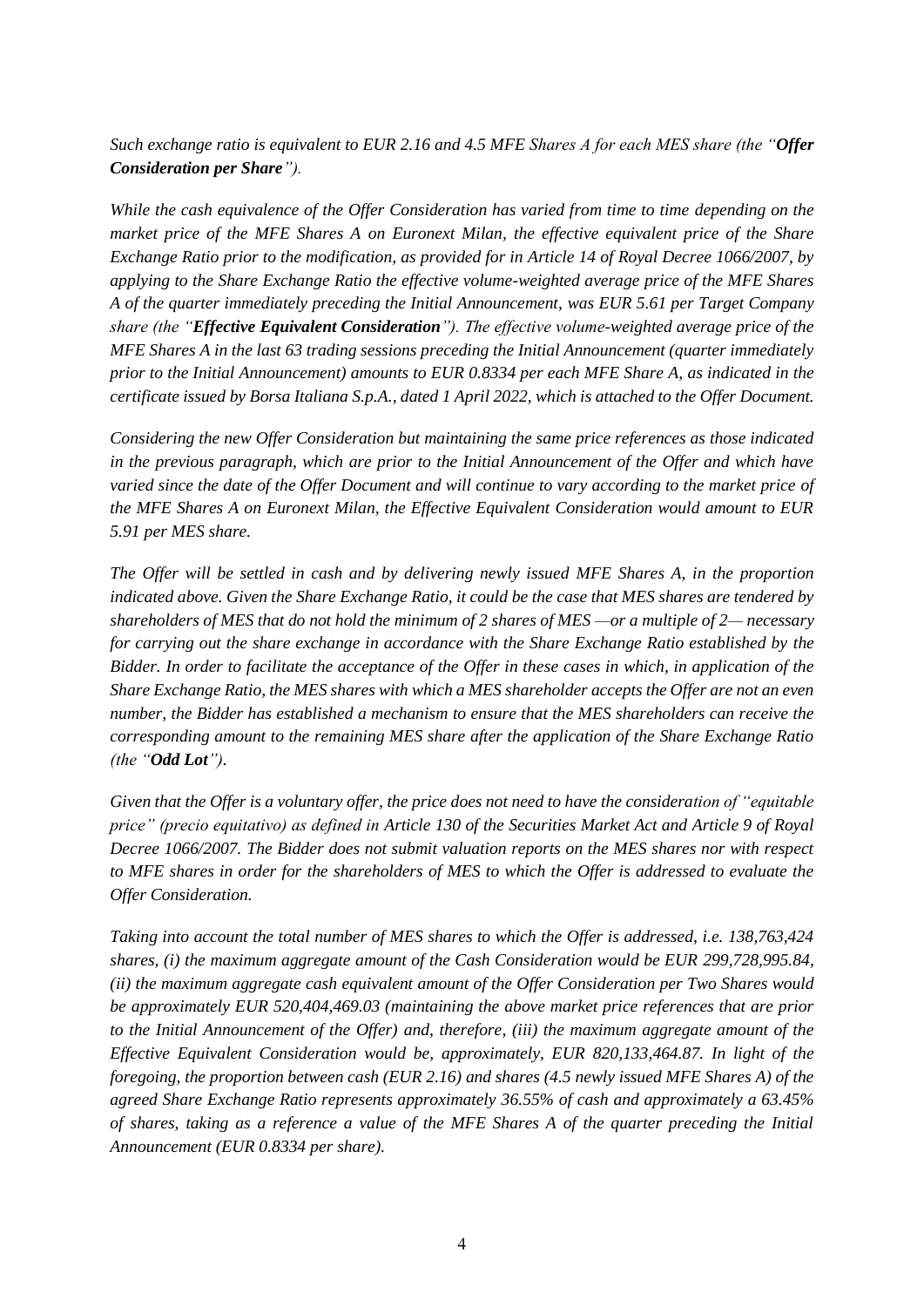*The information provided below does not constitute a justification of the Offer Consideration per Share as an equitable price for the purposes of Article 130 of the Securities Market Act and Article 9 of Royal Decree 1066/2007, and the resulting premiums may change as from the date of the Offer Document as a result of variations in the trading price of either MFE or MES shares. The Effective Equivalent Consideration of the Offer Consideration per Share calculated as indicated above represents a premium<sup>3</sup> of approximately:*

- (i) *18.1% over the closing price of MES shares on 11 March 2022 (EUR 5.005);*
- (ii) *31.8% over the effective volume-weighted average price of MES shares during the month prior to 11 March 2022 (EUR 4.485); and*
- (iii) *36.9% over the effective volume-weighted average price of MES shares during the quarter prior to 11 March 2022 (EUR 4.316).*

*Additional information regarding the Offer and particularly, the consideration of the Offer, is provided in the Offer Document, it being specified that this Offer Document is available and may be found for perusal which is available on the CNMV's website [\(link\)](https://www.cnmv.es/portal/home.aspx) and on the MFE's website [\(link\)](http://www.mfemediaforeurope.com/).*"

# <span id="page-10-0"></span>**3. EQUITY SECURITIES OFFERED TO THE PUBLIC OR ADMITTED TO TRADING ON A REGULATED MARKET FOR THE PURPOSE OF THE OFFER**

### <span id="page-10-1"></span>**3.1. Corporate governance**

*(a) Details of any restrictions agreed by the persons referred to in point (a) on the disposal of their holdings in the Issuer's equity securities within a certain period of time after the Offer*

The section 5.4 (c) of the Exemption Document shall be replaced in its entirety as follows:

"*According to the information provided by the Issuer's directors and to the best of the Issuer's knowledge, none of the persons mentioned in point (a) above who are holders of MFE shares have assumed any temporary restriction on their free disposal within a certain period of time after the Offer, all without prejudice to those restrictions provided for in the applicable regulations and save for the lock-up obligations under the MFE medium/long–term share incentive plans (i.e. a 12 months lock-up applicable to 20% of the MFE shares granted to the beneficiaries of the 2018-2020 MFE medium/long– term share incentive plan (that started on 4 October 2021 and ends on 3 October 2022) and a 24 months lock-up applicable to 20% of the MFE shares that will be granted to the beneficiaries of the 2021-2023 MFE medium/long–term share incentive plan at the end of the relevant vesting period)*".

The information provided in the previous paragraph does not modify or affect in any aspect the characteristics of the Offer.

<sup>&</sup>lt;sup>3</sup> MFE has not taken into consideration the listing price of the shares of MES nor of the shares of MFE as of 14 March 2022 as a reference given the suspension of the trading of MES shares that took place on the same date at 9.42 AM, by means of the inside information notice released on the same date by the CNMV under register number 1,357, which was followed by the inside information notice published by MFE on the same date with register number 1,361. For this reason, the reference date taken has been 11 March 2022 for the calculation of the premium, as it was the last trading session of MES shares prior to the suspension of the trading of MES shares on the Spanish Stock Exchanges.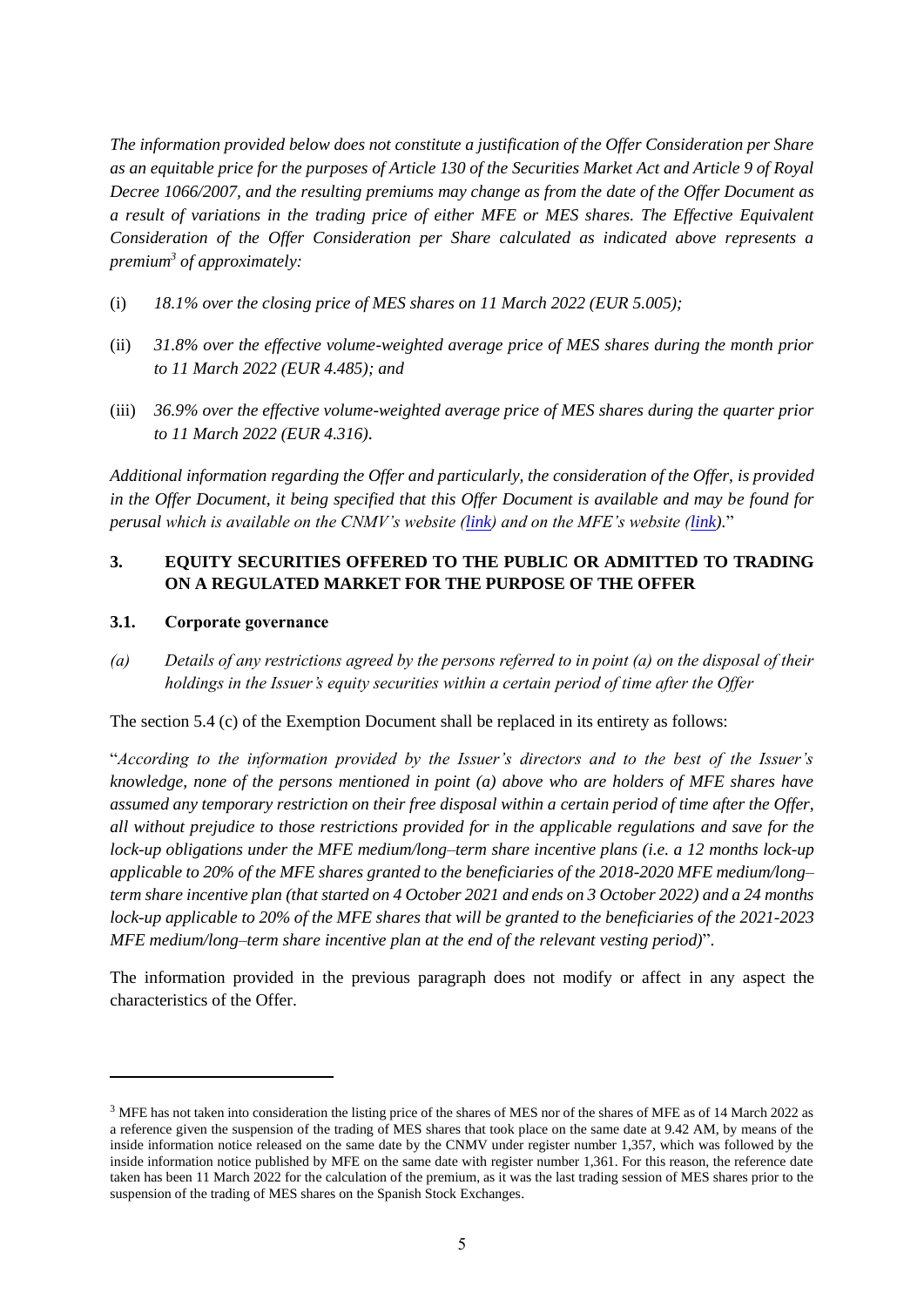### <span id="page-11-0"></span>**3.2. Pro forma financial information**

The section 5.6 of the Exemption Document shall be replaced in its entirety as follows:

"*The Offer would not result in a "significant gross change" for the Issuer, as defined in article 1, point (e), of Delegated Regulation (EU) 2019/980. Therefore, no pro forma financial information has been prepared by MFE.*

*The Target Company is part of the scope of consolidation of the Bidder and its results are consolidated in the consolidated financial statements of the Bidder, prepared in accordance with International Accounting Standards (IAS/IFRS) as adopted by the European Union.*

*The figures included in the table below show the impact the Bidder foresees that the Offer and its funding (as described in Section Errore. L'origine riferimento non è stata trovata. of the Offer Document) will have on the Bidder's main consolidated financial figures once the Offer has been settled, assuming that (i) the Offer has been accepted by 100% of the shares of the Target Company (excluding the treasury shares held by the Target Company); (ii) MFE has issued 624,435,408 MFE Shares A; (iii) the Offer's funding is used; (iv) one-off transaction expenses charged for as a deduction from equity preliminarily estimated equal to EUR 10 million; (v) the interest costs of the Offer financing, which is not material for MFE, has not been considered; and (vi) the possible synergies resulting from the Offer are not considered.*

| Concept                                                                                             | <b>Bidder</b><br>$+$<br><b>Target Company (pre-</b><br>$\overline{O}$ ffer $)$ <sup>(1)</sup><br>(million EUR) | <b>Adjustments arising out</b><br>of the Offer and<br>consolidation<br>adjustments<br>(million EUR) | Post-Offer<br>(million EUR) |
|-----------------------------------------------------------------------------------------------------|----------------------------------------------------------------------------------------------------------------|-----------------------------------------------------------------------------------------------------|-----------------------------|
| <b>Total</b> assets                                                                                 | 5,647.9                                                                                                        |                                                                                                     | 5,647.9                     |
| Net financial<br>debt <sup>(2)</sup>                                                                | 869.2                                                                                                          | 306.9                                                                                               | 1,176.1                     |
| Group<br>Shareholders'<br><b>Equity</b><br>attributable to<br>the parent<br>company                 | 2,661.8                                                                                                        | 257.1                                                                                               | 2,918.9                     |
| Net revenues $(3)$                                                                                  | 2,914.3                                                                                                        |                                                                                                     | 2,914.3                     |
| <b>EBITDA</b> <sup>(4)</sup>                                                                        | 899.2                                                                                                          |                                                                                                     | 899.2                       |
| Net Profit to the<br>year attributable<br>to the Equity<br>shareholders of<br>the parent<br>company | 374.1                                                                                                          | 80.2                                                                                                | 454.3                       |

*The figures included in the table below refer to data as of 31 December 2021, assuming that the effects of the Offer would have taken effect from 1 January 2021 and are not audited:*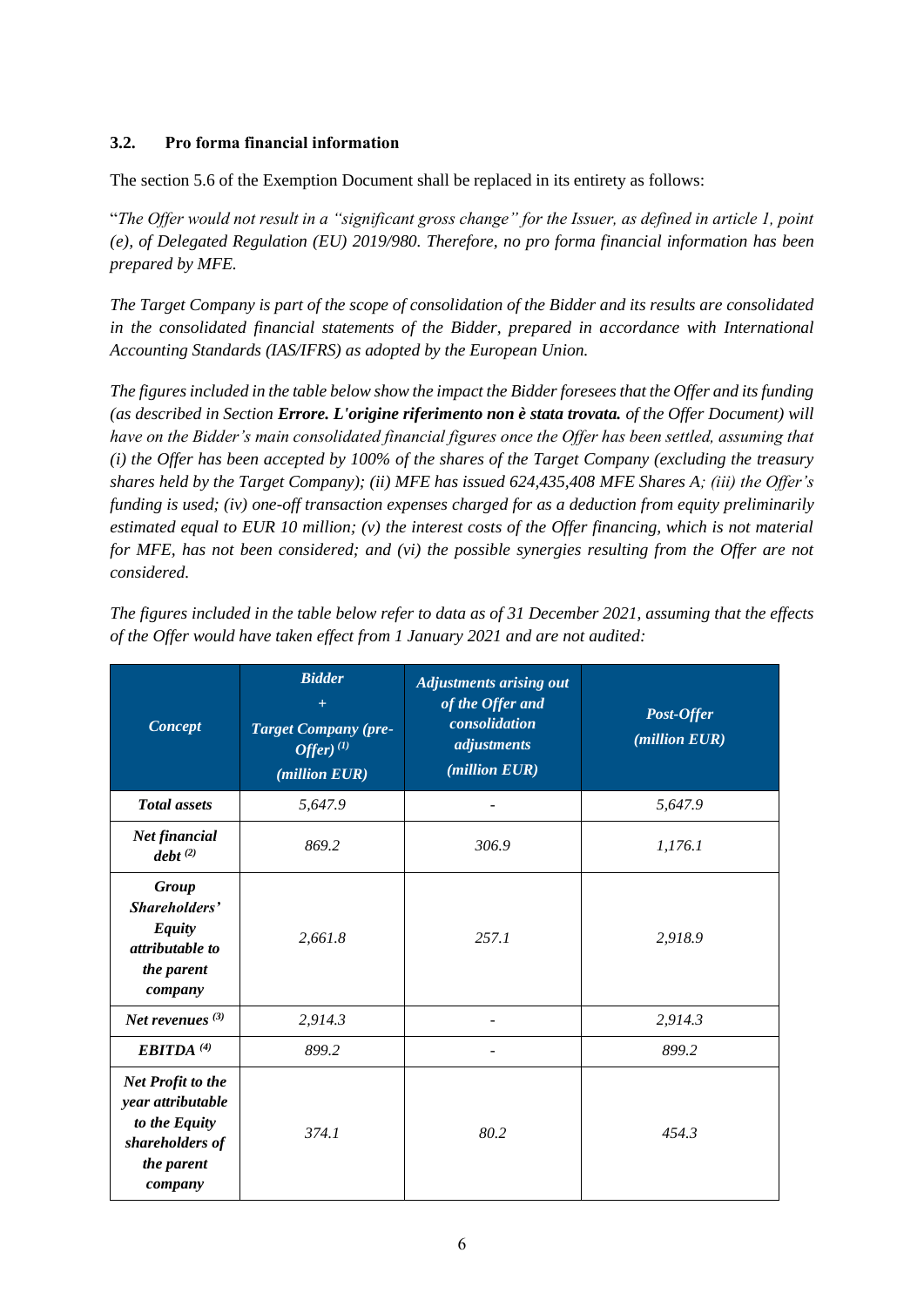- *(1) The Target Company is part of the scope of consolidation of the Bidder and its results are consolidated in the consolidated financial statements of the Bidder, prepared in accordance with International Accounting Standards (IAS/IFRS) as adopted by the European Union.*
- *(2) Net financial debt is calculated as the sum of non-current bank borrowings, bonds or other negotiable securities and current bank borrowings and bonds or other negotiable securities minus cash, other financial assets and cash equivalents. Please refer to the MFE's Annual Report 2021 (which is incorporated by reference to this Exemption Document and is available on the Issuer's corporate website [\(link\)](https://www.mfemediaforeurope.com/binary/documentRepository/93/AR_2021_ENG_1791.pdf) for the detailed amounts of each of these items.*
- *(3) Net Revenues is the sum of "Revenues from sales of goods and services" and "Other income".*
- *(4) EBITDA means earnings before interest, tax, results from equity investments, depreciation and amortization.*

*The column referring to the adjustments arising out of the Offer and the consolidation adjustments reflects the following adjustments:*

- *(a) with regards to net financial debt, the cash consideration of the acquisition for an amount of EUR 299.7 million and the Offer expenses that amount to approximately EUR 7.2 million;*
- *(b) with regards to the group shareholders' equity attributable to the parent company, the net amount of EUR 257.1 million is determined by (i) the sum of the fair value of the capital increase issued in the Offer equal to EUR 520.4 million; (ii) the subtraction of EUR 328.5 million, amount obtained subtracting from the minorities shareholder's equity at the beginning of the year equal to EUR 491.7 million, the total consideration of the Offer (cash consideration and the fair value of the Bidder new shared issued); (iii) minus EUR 7.2 million related to the one-off transaction expenses net of the related tax impacts; (iv) the sum of the net income for EUR 80.2 million related to the minority interest net income of the Target Company; and (v) the sum of the other change in equity of the minority interest of the Target Company equal to minus EUR 7.8 million; and*
- (c) *with regards to the parent company consolidated net profit, acquisition adjustments for the minority interest of the Target Company acquired by the Bidder equal to EUR 80.2 million.*"